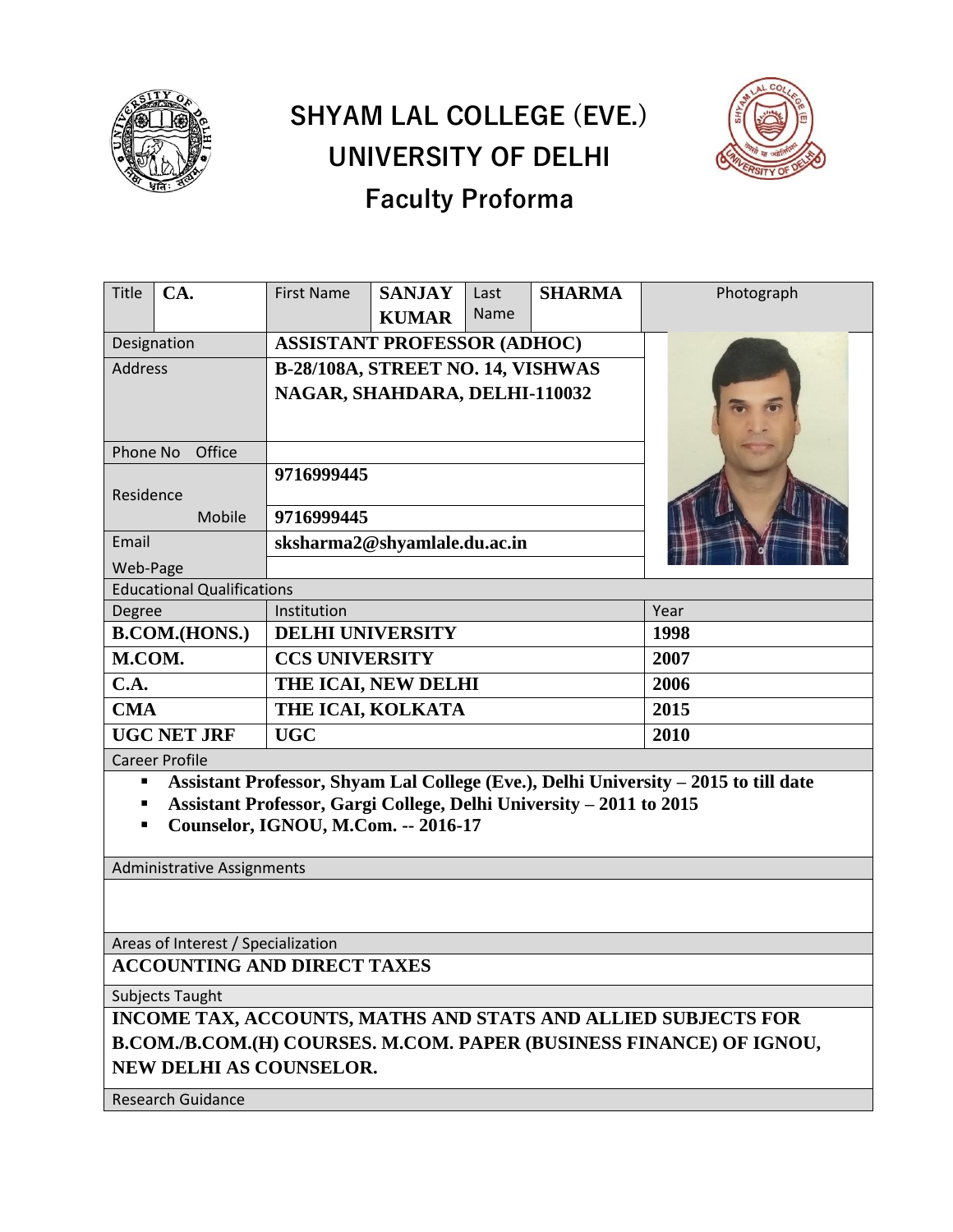**N.A.**

Publications Profile

## **PAPERS PUBLISHED AND PRESENTED AS PER DETAILS GIVEN BELOW.**

## Publications

**1. Corporate Buy Back Taxing Time – One More Loophole Plugged!, South Asian Journal of Marketing & Management Research, ISSN No. 2249-877X Vol. III, Issue X (October, 2013) Page Nos. 38 to 44, Sole Author.**

**2. Moral Side of New Company Law of 2013 – Corporate Social Responsibility Mandate Academicia, ISSN: 2249-7137 Vol. III, Issue. X, (October, 2013) Page Nos. 247 to 253, Main/Corresponding Author.**

**3. Practical Issues in Taxation of A Partnership with Special Reference to A LLP Indian Streams Research Journal, ISSN: 2230-7850 Vol. III, Issue. XI, (December, 2013) Page Nos. 1 to 4 Article Series No. 3394, Main/Corresponding Author.**

**4. Individual as Economic Person by Legal Fiction – One Person Company Golden Research Thoughts, ISSN: 2231-5063 Vol. III, Issue VI, (December, 2013) Page Nos. 1 to 4 Article Series No. 3128, Main/Corresponding Author.**

**5. Taxation of Salaried Class with Common Tax Planning Issues, Golden Research Thoughts, ISSN: 2231-5063 Vol. III, Issue VI, (December, 2013) Page Nos. 1 to 4 Article Series No. 3139 Main/Corresponding Author.**

**6. Alternate Minimum Tax' and its Impact on Long-run Tax Benefits, Indian Stream s Research Journal, ISSN: 2230-7850 Vol. III, Issue. XI, (December, 2013) Page Nos. 1 to 4. Sole Author.**

**7. A 360 Degree Analysis of Corporate Social Responsibility (CSR) Mandate of the New Companies Act, 2013, Global Journal of Management and Business Studies, ISSN: 2248-9878, Vol. 3, Number 7, (November, 2013), Page Nos. 757 to 762, Sole Author.**

**8. A Layman's Guide to Incorporation of A Company in India with Special Reference to Foreign Residents, Academicia, ISSN: 2249-7137, Vol. 3, Issue. 12, (December, 2013), Page Numbers 183 to 190, Co-author.**

Conference Organization/ Presentations

▪ **Paper Presented in National Conference Organized by Shyam Lal College (Eve.) (12 Feb. 2016), Topic: Energy Savings & Efficiency through Operational Re-engineering – A Case Study of Banks.**